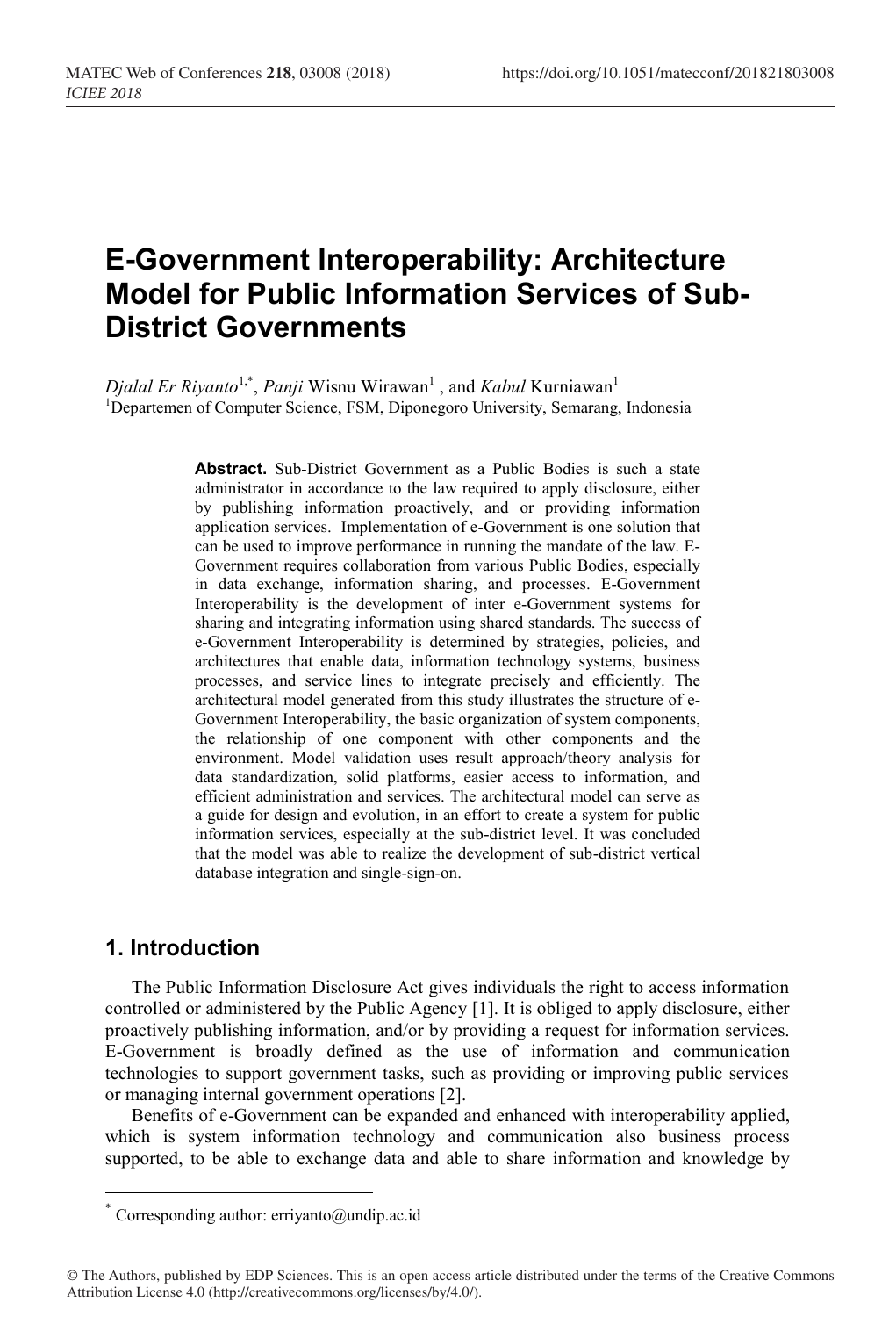using common standard [3]. Interoperability involves various parties, inter-agency, crosssector so that need willingness and mutual understanding to make it happen.

The architectural model called Kenyan e-Government Architecture [4] consists of five layers, ranging from the technology layer to the presentation layer. Another model is a model with four layers, with two layers between them the same as the previous model [5].

In this research, we will examine the non-technical and technical problems to facilitate e-Government Interoperability. Non-technical issues relate to laws and regulations used in order to realize public information services by the government, and from a technical point of view the environment and model of sub-district level information service architecture.

# **2. Methodology**

The three main questions that will be answered in this research are: a) the main information needed to realize public information disclosure in accordance with the law, b) technical and non-technical factors that support the realization of interoperability, and c) architectural model for e-Government Interoperability of public information services the sub-district governments to be used as the basis for implementing the e-Government.

Exploration and study is a preliminary study to obtain materials from literature and observation, related to public agencies, as well as applicants and public information users. As a result, the data and formulation, as well as infra-structure of information and communication technology for public information services of local government (subdistricts) are gathered. The analysis stages produce an environmental analysis covering the technical and non-technical environments of e-Government Interoperability, as well as the factors needed to support the success of e-Government Interoperability. Architectural modelling begins with initial modelling, then validation to ensure that the resulting model meets the model objectives/outputs.

### **3. Result and Discussion**

#### **3.1 Reviews of laws and regulations**

Broadly, there are three norms related to public information disclosure, namely: basic norms, general norms, and technical norms [6]. The basic norm contains articles derived from the 1945 Constitution of the Republic of Indonesia [7]. General norms of laws and regulations related to information disclosure [1][8][9][10]. Technical norms contains a provision which provides guidance and information disclosure mechanism to realize public information disclosure [11][12][13]. Everyone has the right to communicate and obtain information to develop his or her personal and social environment; as well as the right to seek, obtain, possess, store, process and convey information by using all kinds of available channels [7].

Rural community has the right to gain access information through village information systems managed by the rural government. Rural Development Information Systems and Rural Area Development shall be developed by the regency/city government, and are designed to ensure the right of information access to the village [10]. Public information services are provided through the Information and Documentation Service Room [10], or the Information Desk [11]. Public Information and Documentation System is provision information system and documentation service, that it is quickly, easily and fairly in accordance with the law on freedom of information [13].

Information Management and Documentation Officer (IMDO) is the official responsible in the field of storage, documentation, provision, and/or information service in the Public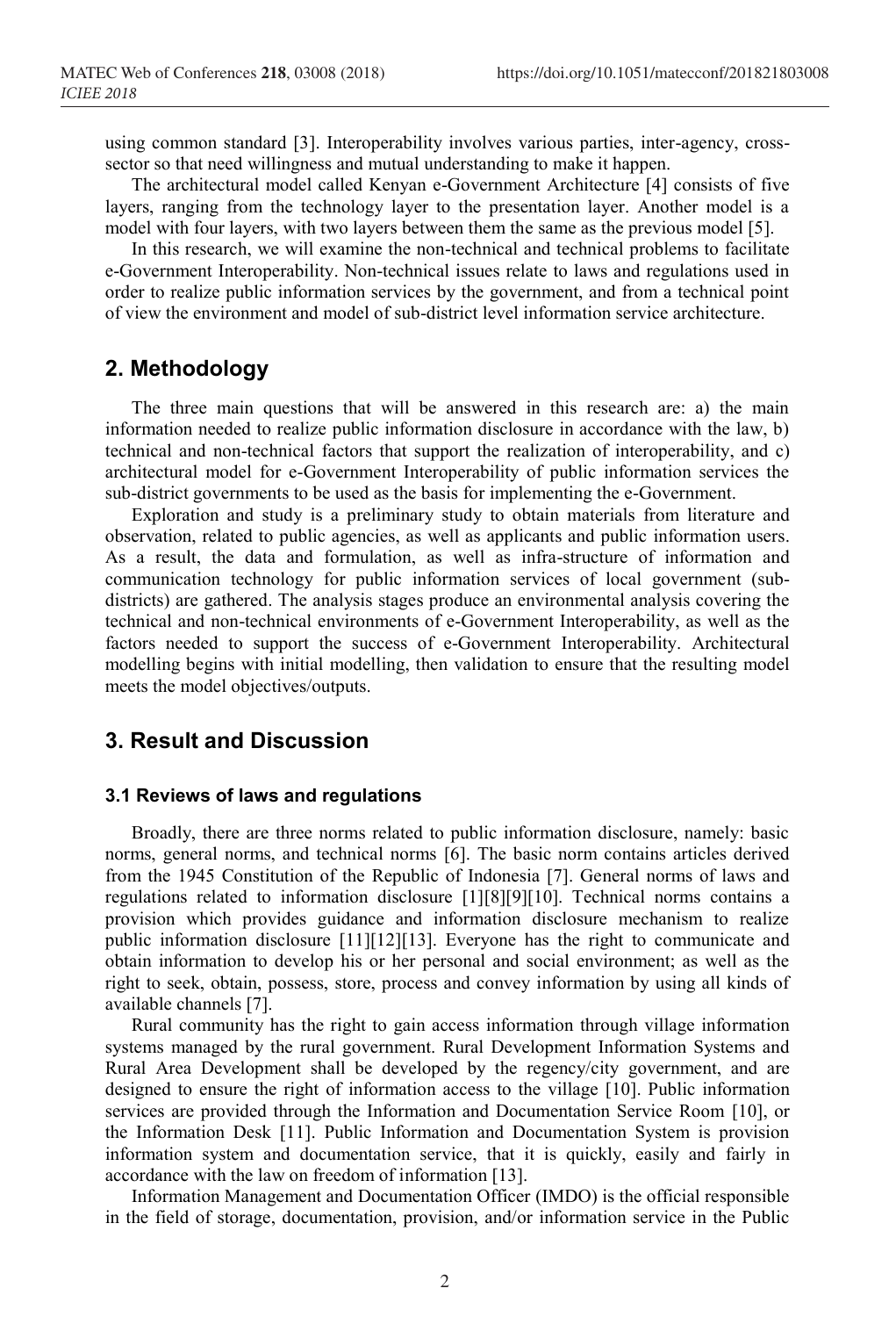Agency and directly responsible to the supervisor of IMDO [11]. The Information and Documentation Service Manager is the organizer of information and document management services within the Ministry of Home Affairs and Local Government [10]. Rural Information System includes rural data, rural development data, rural area, as well as other information relating to rural development and rural area development.

Rural information through government organizations and departments web sites consist of: a) Potential Rural from The Central Bureau of Statistic, b) Rural and Village Profiles from the Ministry of Home Affairs, c) Rural Community Online from The Ministry of Village, and d) Rural Broadband from the Ministry of Communication and Information.

### **3.2 Interoperability Environment**

Interoperability involves various components, namely: a) data sources and service providers for public, b) applicant user Information, c) supporters, d) laws/regulations, and e) ministry web / government agencies.



**Fig 1.** Environmental e-Government Interoperability

Data sources and public service providers come from various public organizations, especially those located within the districts and also stakeholders. Applicant/User Information is those who need data/information or services from E-Government, or those who are targeted to obtain information in relation to government programs. Supporters consist of technical and non-technical components. Technical component consists of information technology and communication infrastructures at each Public Agency. Nontechnical supporters include policy and political will as the key success of interoperability. Laws and regulations provide guidance for the development of interoperability, among others, in determining the types of data and information that must be provided and accessible to the public, relations between public agencies, and public service mechanisms. Web Ministries/Agencies are a web related to the management of rural and data village developed, among others by the Ministry of Internal Affairs, Central Bureau of Statistics, and Ministry of Village. The Web is a study material to get the benchmark data of rural and districts in national level.

#### **3.2 Model Architecture for e-Government Interoperability**

Architecture is a picture of the structure of a system that describes the basic organization of components, linked to one another with their environment, with principles guide the design and evolution [15]. The architecture is addressed to three things: a) the design is adapted to what is required, not limited to the available technology, b) the effective architecture will accelerate service delivery for the market and lead to cost savings, and c) the architecture should support the overall flexible public services [16].

Architecture development principles of e-Government Interoperability are: a) to use of basic needs in regulations and legislation provided, b) the architectural design has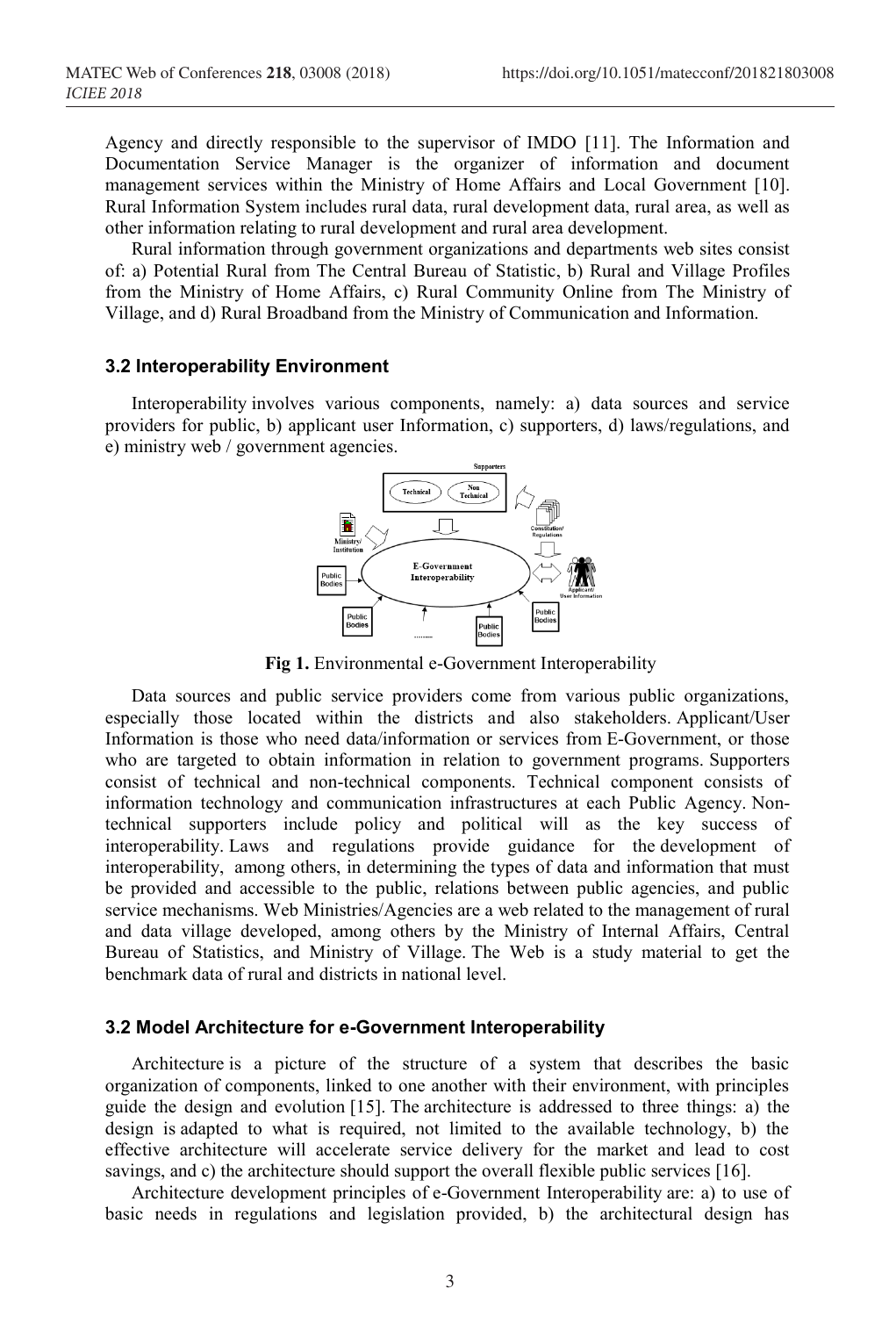the scalability, thus the implementation and development must be able to adapt to development needs and technological readiness also human resources, and c) to focus on efforts to improve the quality of public services gradually and sustainably.

The e-Government Interoperability architecture is designed to have a number of interconnected components, and the environment of e-Government Interoperability. By adopting the given architecture [4][5], the architectural model for e-Government Interoperability has four layers as a component (see Figure 2 ).



**Fig 2.** Architecture of e-Government Interoperability

Infrastructure Layer:

Infrastructure Layer consists of two main parts, namely: technology, as well as reference services and development. Technology consists of information and communications technology hardware needed to data capture, perform processing, storage of results, and devices for the distribution of data and information. The Service and Development Reference consist of two sub-sections, namely: a) data standardization, used to eliminate problems caused by multiple independent data processors, and b) Qualification and standardization of services, used to build systems with services integrated and standardized. Both sections are indispensable for interoperability, and subsequent developments.

E-Business Layer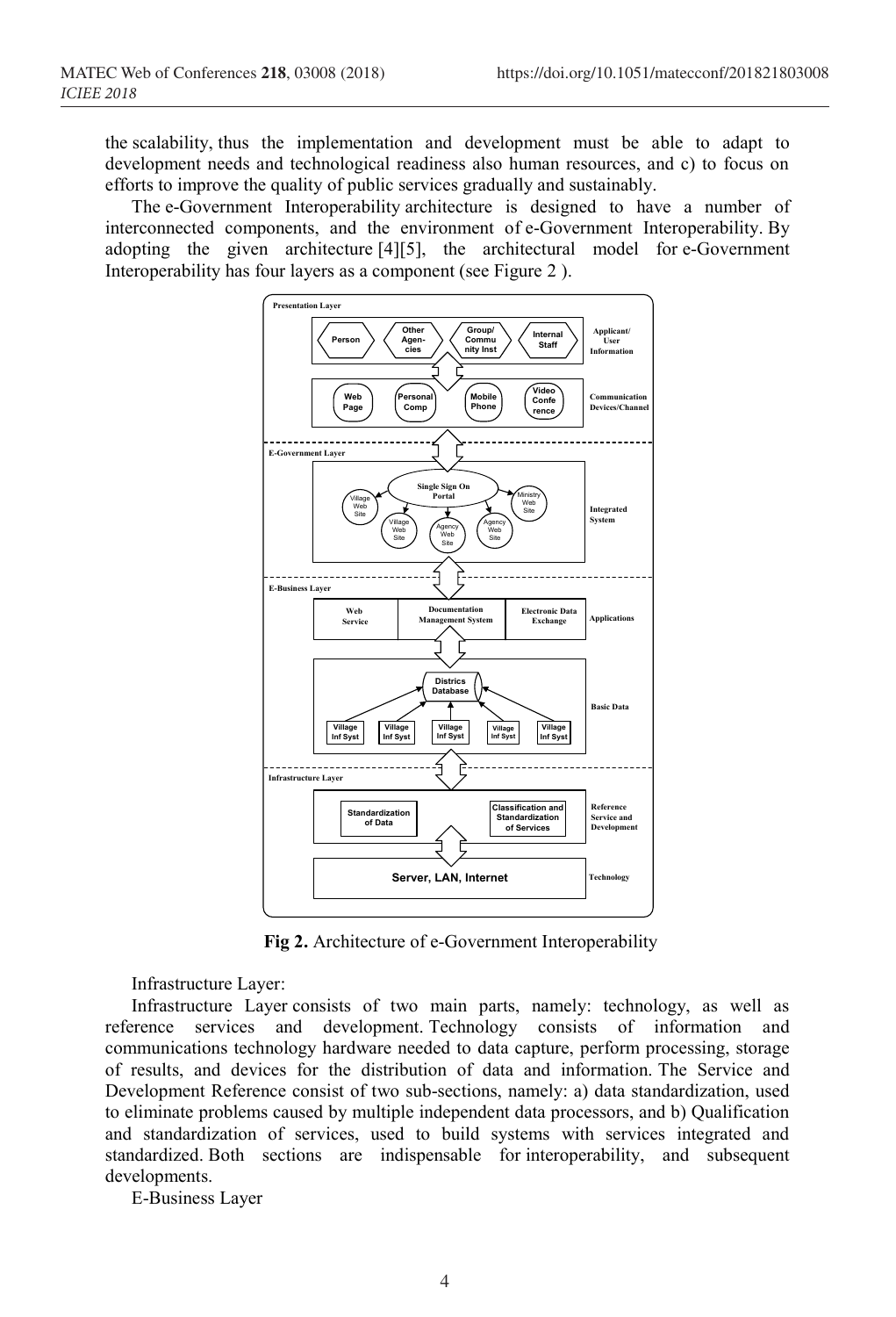E-Business Layer consists of two parts, namely: basic data, and applications. Basic data is data and processing results that can be accessed through e-Government Interoperability. The data is managed in the sub-district database, and for the long-term period it will form a sub-district data warehouse in the form of historical data obtained from system or operational applications. From various rural information systems an access mechanism will be built to realize "one-door management in obtaining information and analyzing it for decision making"

### E-Government Layer

This layer integrates digital data from various organizations into a web portal of government services, in the form of one-stop e-Government portals or single sign on portals, which systems inside different computer networks to provide easy and secure access to multi sub-systems once authenticated, including mandatory and user access permissions. This has resulted in increased access, reduced process service costs, and enabled the availability of services that are easy and fast. To realize e-Government Layer required political policy and the willingness of all stakeholders.

### Presentation Layer

The top layer contains facilities for presenting result to applicants and or users of information, whose nature of services are official or non-official. For such service, it needs communication device or channel required, which can be webpage, personal computer, mobile equipment or video conference. By those devices, applicant/user Information can access various information and services of public organization.

### Model Validation

The model validation for this research uses the results/theoretical approach to four results/outputs, namely: data standardization, solid platform, easier information access, and efficient administration and services. Data standardization can be realized through the integration of data from various rural information systems into sub-district databases, as well as the adoption of data structures of various information systems developed by various local and central ministries/agencies. A solid platform for realizing inter-system interoperability, document flow efficiency, and inter-company transactions is available through the use of web service applications, document management systems, and electronic data exchange. Easier and cheaper access to public information is available through an open interface with communication or channel equipment that is widely known, owned and operated by the public. Public administration and services are more efficient through "vertical integration", and also by developing Single-Sign-On.

# **4. Conclusion**

Regulations and legislation mandate the need for a broader and more accessible public information service system. The model of the District-level e-Government Interoperability Architecture can be used as a guide in the effort to realize the mandate, through the use and development of an integrated and sustainable information system. Using model validation with the results / theory analysis approach, it was concluded that the model was able to realize the development of sub-district vertical database integration and single-sign-on portal. The implementation of the architectural model of e-Government Interoperability is carried out by optimally utilizing the existing information systems, as well as supporting the willingness of all relevant parties based on the spirit to implement the laws and regulations.